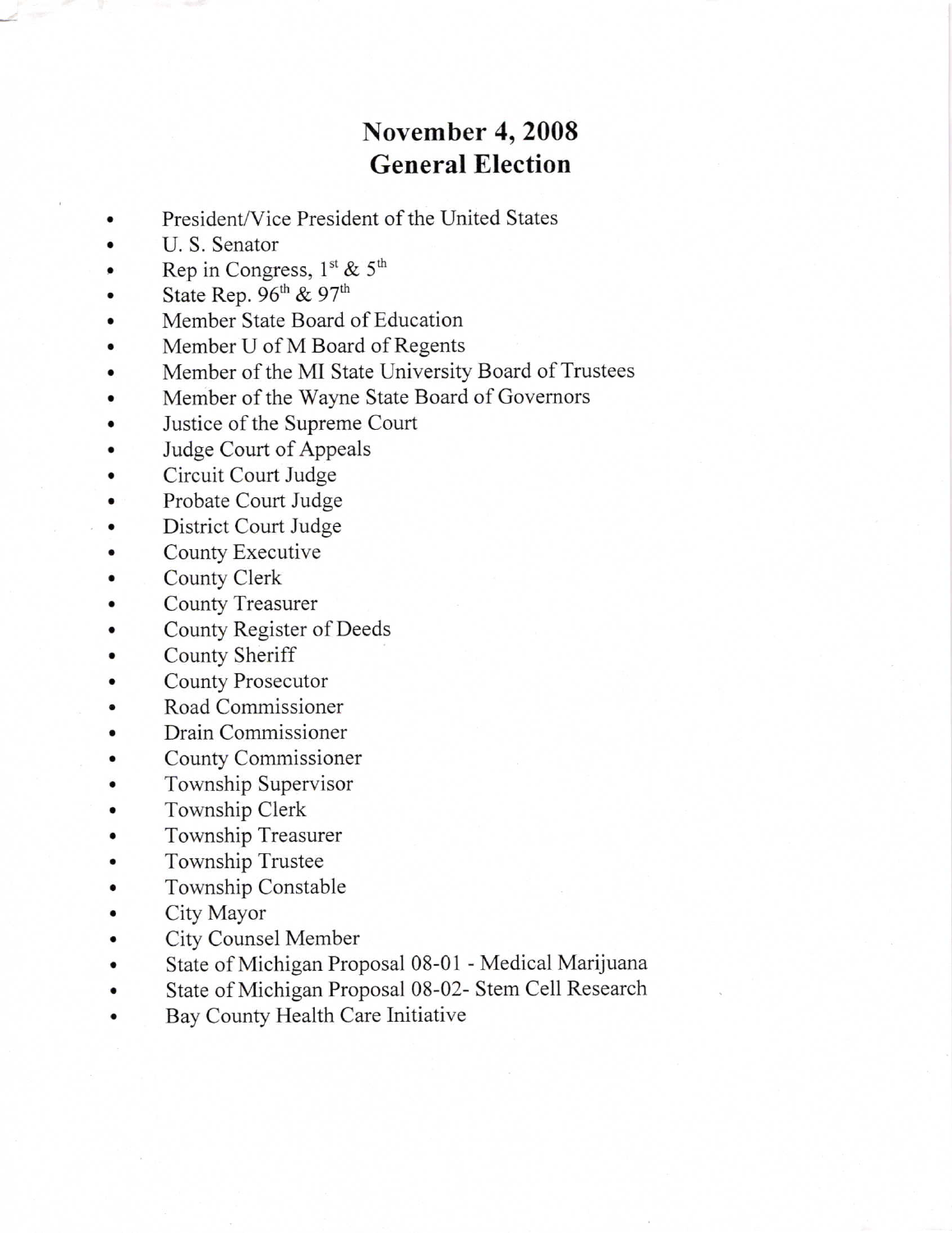COUNTY OF BAY GENERAL ELECTION NOVEMBER 4, 2008

 $\pmb{\mathfrak{t}}$ 

REPORT-EL45A PAGE 001

|                                                                                                                                                                                                                                                                                                                                                                                                                                                                                                             | TOTAL VOTES                                                   | X                                                  | ELECTION DAY                                                 | ABSENTEE                                                |                                                                                                                               |
|-------------------------------------------------------------------------------------------------------------------------------------------------------------------------------------------------------------------------------------------------------------------------------------------------------------------------------------------------------------------------------------------------------------------------------------------------------------------------------------------------------------|---------------------------------------------------------------|----------------------------------------------------|--------------------------------------------------------------|---------------------------------------------------------|-------------------------------------------------------------------------------------------------------------------------------|
| PRECINCTS COUNTED (OF 69)<br>REGISTERED VOTERS - TOTAL<br>BALLOTS CAST - TOTAL.<br>VOTER TURNOUT - TOTAL                                                                                                                                                                                                                                                                                                                                                                                                    | 69<br>81,716<br>57,988                                        | 100.00<br>70.96                                    | 45,356                                                       | 12,632                                                  |                                                                                                                               |
| STRAIGHT PARTY<br>Vote for not more than 1<br>(WITH 69 OF 69 PRECINCTS COUNTED)<br>Republican Party (REP)<br>Democratic Party (DEM)<br>Green Party (GRN). $\ldots$<br>U.S. Taxpayers Party (UST).<br>Libertarian Party (LIB).<br>Natural Law Party (NAT).<br>Total                                                                                                                                                                                                                                          | 6,323<br>13.673<br>83<br>124<br>139<br>66<br>20,408           | 30.98<br>67.00<br>.41<br>.61<br>.68<br>.32         | 4,921<br>10,625<br>77<br>104<br>118<br>63<br>15,908          | 1,402<br>3,048<br>6<br>20<br>21<br>3<br>4,500           |                                                                                                                               |
| PRESIDENT/VICE-PRES.<br>Vote for not more than 1<br>(WITH 69 OF 69 PRECINCTS COUNTED)<br>John McCain (REP).<br>Barack Obama (DEM)<br>.<br>Cynthia McKinney (GRN)<br>Chuck Baldwin (UST)<br>Bob Barr (LIB).<br>Ralph Nader (NAT).<br>WRITE-IN.<br>Total $\cdots$ $\cdots$ $\cdots$                                                                                                                                                                                                                           | 23.795<br>32,589<br>100<br>180<br>254<br>510<br>160<br>57,588 | 41.32<br>56.59<br>.17<br>.31<br>.44<br>.89<br>.28  | 18,648<br>25,530<br>84<br>140<br>203<br>400<br>131<br>45,136 | 5,147<br>7,059<br>16<br>40<br>51<br>110<br>29<br>12,452 | Declared write-in candidate Alan Keyes<br>received one vote.<br>Declared write-in candidate Brian Moore<br>received one vote. |
| U.S. SENATOR<br>Vote for not more than 1<br>(WITH 69 OF 69 PRECINCTS COUNTED)<br>Jack Hoogendyk, Jr. (REP)<br>Carl Levin (DEM)<br>Harley G. Mikkelson (GRN)<br>Michael N. Nikitin (UST)<br>Scotty Boman (LIB)<br>Doug Dern $(NAT)$<br>WRITE-IN.<br>the contract of the contract of the contract of the contract of the contract of the contract of the contract of<br>Total                                                                                                                                 | 16,766<br>36,807<br>420<br>386<br>955<br>258<br>31<br>55,623  | 30.14<br>66.17<br>.76<br>.69<br>1.72<br>.46<br>.06 | 13,073<br>28,552<br>360<br>303<br>814<br>226<br>30<br>43,358 | 3,693<br>8,255<br>60<br>83<br>141<br>32<br>1<br>12,265  |                                                                                                                               |
| REP IN CONGRESS 1ST DISTRICT<br>Vote for not more than 1<br>(WITH 18 OF 18 PRECINCTS COUNTED)<br>Tom Casperson (REP)<br>Bart Stupak (DEM).<br>Jean Treacy (GRN).<br>the company's company and<br>Joshua J. Warren (UST)<br>Daniel W. Grow (LIB).<br>WRITE-IN.<br>$\mathbf{r}$ . The state of the state of the state of the state of the state of the state of the state of the state of the state of the state of the state of the state of the state of the state of the state of the state of th<br>Total | 4.980<br>10.448<br>184<br>208<br>197<br>11<br>16,028          | 31.07<br>65.19<br>1.15<br>1.30<br>1.23<br>.07      | 4,324<br>8,979<br>168<br>185<br>176<br>10<br>13,842          | 656<br>1,469<br>16<br>23<br>21<br>1<br>2.186            | Declared write-in candidate Don Hooper<br>received zero votes.                                                                |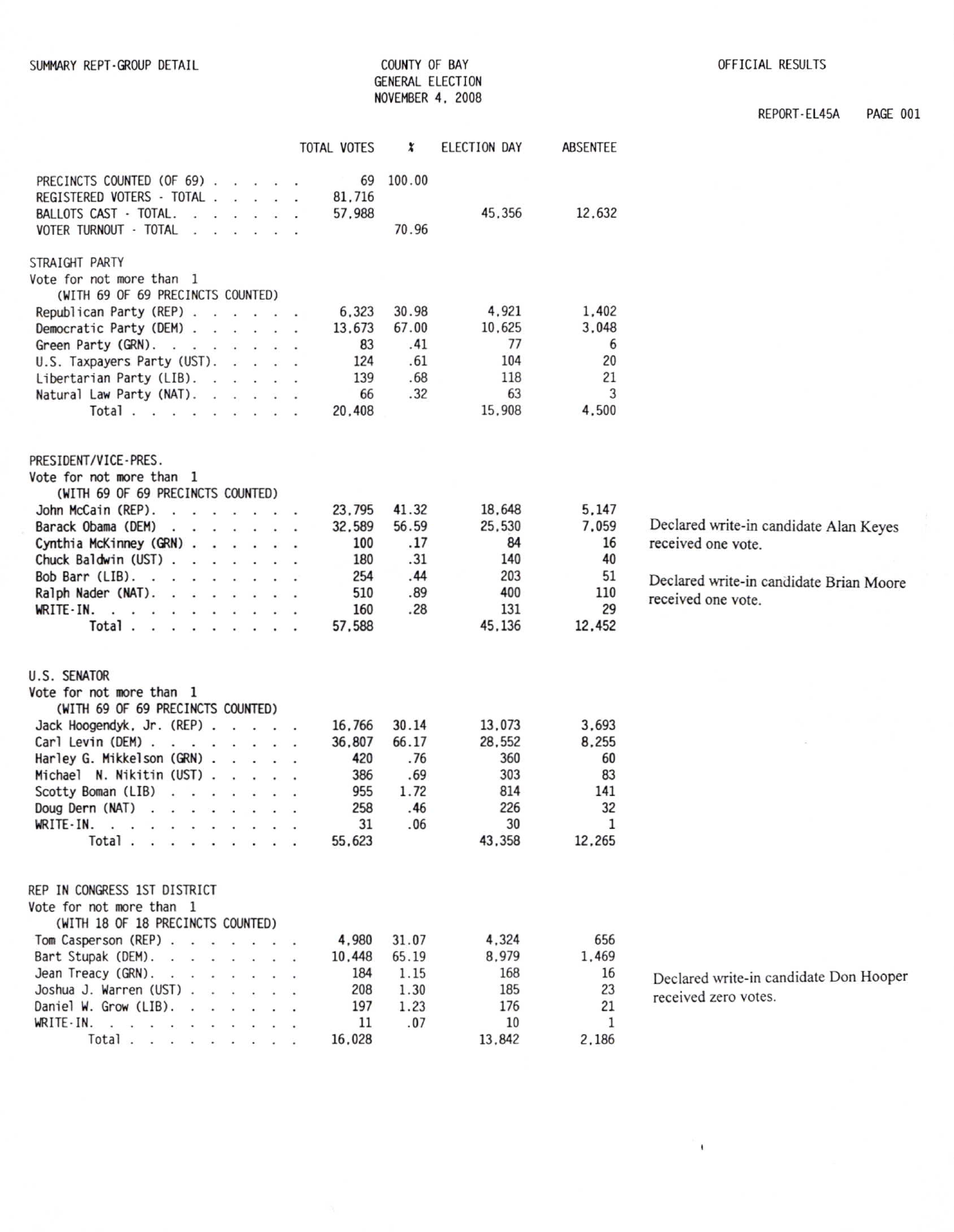|                                                                                                                                                      | <b>TOTAL VOTES</b> | $\chi$         | ELECTION DAY    | <b>ABSENTEE</b> |
|------------------------------------------------------------------------------------------------------------------------------------------------------|--------------------|----------------|-----------------|-----------------|
| REP IN CONGRESS 5TH DISTRICT<br>Vote for not more than 1                                                                                             |                    |                |                 |                 |
| (WITH 52 OF 52 PRECINCTS COUNTED)                                                                                                                    |                    |                |                 |                 |
| Matt Sawicki (REP)<br>$\overline{\phantom{a}}$<br>a.<br>$\ddot{\phantom{a}}$<br>an in                                                                | 11,424             | 29.48<br>67.60 | 8.499<br>19,382 | 2.925<br>6,814  |
| Dale E. Kildee (DEM).<br>$\ddot{\phantom{0}}$<br>i.<br>à,<br>Ken Mathenia (GRN)                                                                      | 26,196<br>469      | 1.21           | 392             | 77              |
| $\sim$<br>$\cdot$<br>ù.<br>Leonard Schwartz (LIB).<br>$\sim$ $\sim$ $\sim$ $\sim$                                                                    | 615                | 1.59           | 486             | 129             |
| WRITE-IN.<br>$\ddot{\phantom{1}}$<br>ú.                                                                                                              | 48                 | .12            | 42              | 6               |
| Total.                                                                                                                                               | 38,752             |                | 28,801          | 9,951           |
| STATE REP 96TH DISTRICT                                                                                                                              |                    |                |                 |                 |
| Vote for not more than 1                                                                                                                             |                    |                |                 |                 |
| (WITH 60 OF 60 PRECINCTS COUNTED)                                                                                                                    |                    |                |                 |                 |
| Rick Rau (REP).<br>$\sim$<br>$\sim$<br>$\overline{\phantom{a}}$<br>$\sim$                                                                            | 13,950             | 30.10          | 10.694          | 3,256           |
| Jeff Mayes (DEM).<br>÷,<br>ç.<br>à.<br>$\sim$<br>V.                                                                                                  | 32.208             | 69.50          | 24.184          | 8.024           |
| WRITE-IN.<br>$\dddot{\phantom{0}}$<br>÷.<br>$\sim$ $\sim$<br>$\ddot{\phantom{a}}$<br>$\sim$<br>¥<br>$\bullet$<br>$\ddot{\phantom{0}}$                | 185                | .40            | 153             | 32              |
| Total.<br>L.                                                                                                                                         | 46,343             |                | 35.031          | 11,312          |
| STATE REP 97TH DISTRICT                                                                                                                              |                    |                |                 |                 |
| Vote for not more than 1                                                                                                                             |                    |                |                 |                 |
| (WITH 9 OF 9 PRECINCTS COUNTED)                                                                                                                      |                    |                |                 |                 |
| Tim Moore (REP)<br>$\mathbf{r}$<br>$\ddot{\phantom{a}}$<br>.                                                                                         | 4,599              | 56.33          | 4,224           | 375             |
| Kathy L. Wilton (DEM)<br>$\mathbf{r}$<br>$\mathbf{r}$<br>$\sim$<br>à.                                                                                | 3.533              | 43.27          | 3.182           | 351             |
| WRITE-IN.<br>ä.<br>$\sim$<br>$\cdot$ $\cdot$<br>$\sim$ $\sim$<br>$\overline{\phantom{a}}$                                                            | 33                 | .40            | 32              | $\mathbf{1}$    |
| Total.<br>÷.<br>- 2<br>à.<br>$\sim$ $\sim$<br>$\sim$                                                                                                 | 8,165              |                | 7,438           | 727             |
| STATE BD OF EDUCATION                                                                                                                                |                    |                |                 |                 |
| Vote for not more than 2                                                                                                                             |                    |                |                 |                 |
| (WITH 69 OF 69 PRECINCTS COUNTED)                                                                                                                    |                    |                |                 |                 |
| Scott Jenkins (REP).<br>$\sim$<br>÷<br>$\sim$<br>Ø.                                                                                                  | 18,395             | 19.57          | 14,281          | 4.114           |
| Richard Zeile (REP).<br>¥.<br>à.<br>$\mathcal{L}$<br>à.                                                                                              | 14,919             | 15.88          | 11,416          | 3,503           |
| John Austin (DEM).<br>$\sim$<br>$\sim$                                                                                                               | 26.047             | 27.72          | 20.016          | 6.031           |
| Kathleen Straus (DEM)<br>÷.<br>à.<br>$\sim$<br>Ŷ.                                                                                                    | 26,727             | 28.44          | 20,484          | 6,243           |
| Dwain Reynolds III (GRN)<br>$\ddot{\phantom{a}}$<br>Ĭ.                                                                                               | 848                | .90            | 728             | 120             |
| Karen Adams (UST).                                                                                                                                   | 2,880              | 3.06           | 2,333           | 547             |
| Gail M. Graeser (UST)<br>- a<br>ź.<br>$\sim$                                                                                                         | 1,383              | 1.47           | 1,091           | 292             |
| Bill Hall (LIB)<br>$\mathbf{r}$<br>$\cdot$ .<br>s.<br>$\epsilon$<br>$\ddot{\phantom{1}}$                                                             | 1,524              | 1.62           | 1.293           | 231             |
| Jeff A. Steinport (LIB).<br>$\overline{a}$<br>$\sim$                                                                                                 | 1.175              | 1.25           | 978             | 197             |
| WRITE-IN.<br>¥,<br>$\ddot{\phantom{a}}$<br>à.<br>÷.<br>Ŷ.<br>¥                                                                                       | 78                 | .08            | 68              | 10              |
| <b>Total</b><br>$\mathbf{r} = \mathbf{r} \cdot \mathbf{r} = \mathbf{r} \cdot \mathbf{r} = \mathbf{r} \cdot \mathbf{r} = \mathbf{r} \cdot \mathbf{r}$ | 93,976             |                | 72,688          | 21,288          |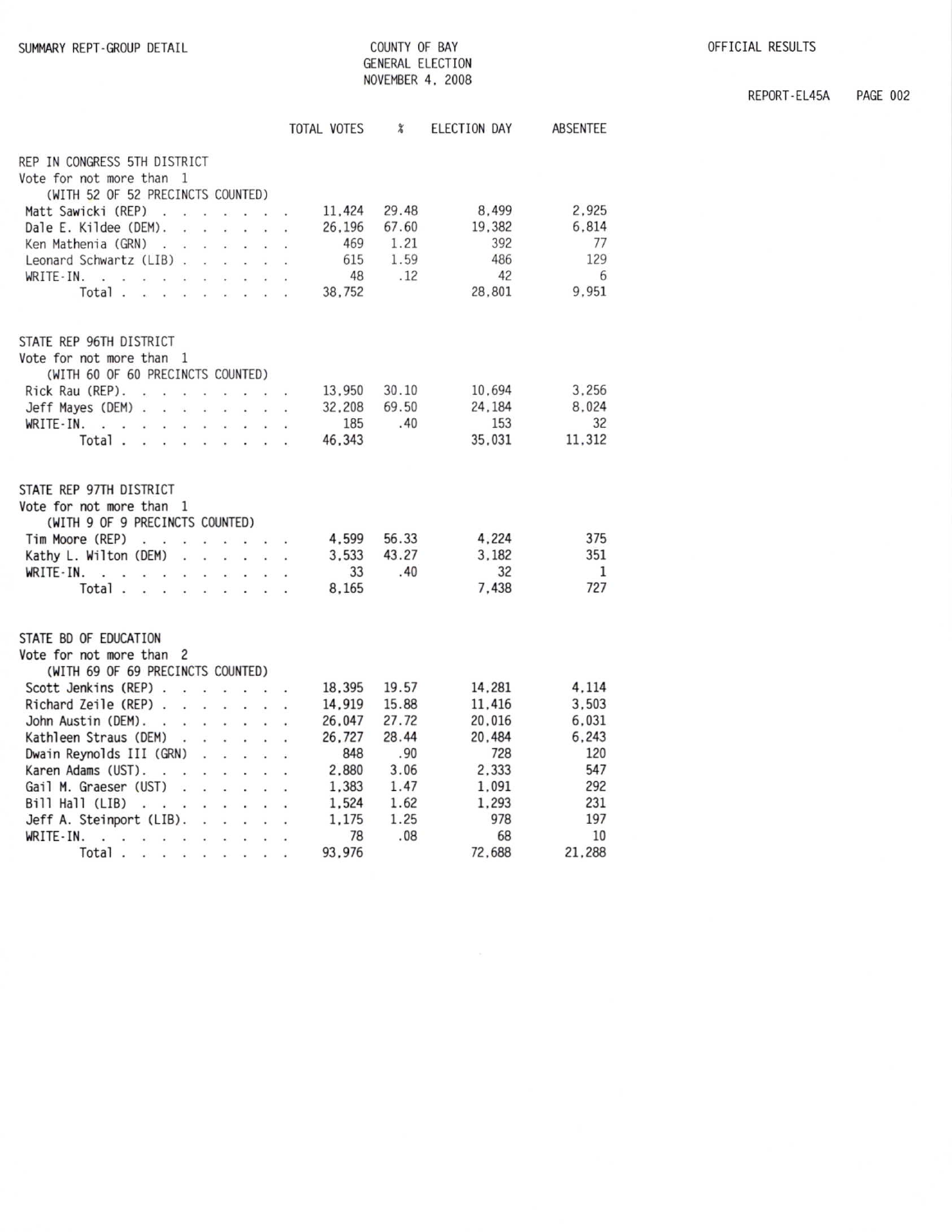REPORT-EL45A PAGE 003

| COUNTY OF BAY<br>GENERAL ELECTION<br>NOVEMBER 4, 2008 |                            |              |          |  |  |
|-------------------------------------------------------|----------------------------|--------------|----------|--|--|
| TOTAL VOTES                                           | $\boldsymbol{\mathcal{X}}$ | ELECTION DAY | ABSENTEE |  |  |

| UNIV OF MI MEMBER                                                                                                              |        |       |        |        |
|--------------------------------------------------------------------------------------------------------------------------------|--------|-------|--------|--------|
| Vote for not more than 2                                                                                                       |        |       |        |        |
| (WITH 69 OF 69 PRECINCTS COUNTED)                                                                                              |        |       |        |        |
| Susan Brown (REP).<br>$\ddot{\phantom{a}}$<br>$\ddot{\phantom{a}}$                                                             | 18,695 | 20.45 | 14.481 | 4,214  |
| John G. LaFond (REP).<br>÷.<br>$\mathcal{L}$<br>W.                                                                             | 15,193 | 16.62 | 11,669 | 3,524  |
| Laurence B. Deitch (DEM)<br>à.<br>ä.                                                                                           | 23.958 | 26.20 | 18.379 | 5,579  |
| Denise Ilitch (DEM).<br>$\sim$<br>$\ddot{\phantom{a}}$<br>$\cdot$ .                                                            | 26,289 | 28.75 | 20.031 | 6,258  |
| Ellis Boal (GRN) .<br>$\sim 10$<br>$\mathbf{r}$                                                                                | 978    | 1.07  | 842    | 136    |
| Richard Ryskamp (UST)<br>$\sim$<br>÷.<br>s.<br>$\sim$                                                                          | 1,376  | 1.50  | 1,076  | 300    |
| Joe Sanger (UST)<br>$\mathcal{L}$<br>$\mathbf{r}$<br>$\mathcal{L}$<br>ୁ<br>÷                                                   | 1,483  | 1.62  | 1,179  | 304    |
| Eric L. Larson (LIB).<br>$\ddot{\phantom{a}}$<br>W.<br>$\sim$<br>245<br>s.                                                     | 1.614  | 1.77  | 1.349  | 265    |
| Kerry L. Morgan (LIB)<br>$\sim$<br>$\ddot{\phantom{0}}$<br>$\cdot$                                                             | 1,733  | 1.90  | 1,438  | 295    |
| WRITE-IN.<br>$\ddot{\phantom{1}}$<br>$\cdot$ $\cdot$<br>$\ddot{\phantom{0}}$<br>$\mathcal{L}_{\mathcal{L}}$<br>$\cdot$ $\cdot$ | 111    | .12   | 90     | 21     |
| Total<br>r.<br>$\mathbf{r} = \mathbf{r}$<br>v.                                                                                 | 91,430 |       | 70.534 | 20,896 |
|                                                                                                                                |        |       |        |        |
| MI STATE UNIV MEMBER                                                                                                           |        |       |        |        |
| Vote for not more than 2                                                                                                       |        |       |        |        |
| (WITH 69 OF 69 PRECINCTS COUNTED)                                                                                              |        |       |        |        |
| Lisa Bouchard (REP).<br>$\cdot$ $\cdot$                                                                                        | 17,516 | 19.02 | 13,530 | 3,986  |
| George Scott Romney (REP).<br>÷                                                                                                | 18,678 | 20.28 | 14,182 | 4,496  |
| Dianne Byrum (DEM)<br>$\ddot{\phantom{0}}$<br>÷<br>$\ddot{\phantom{0}}$<br>W.<br>$\cdot$                                       | 24,332 | 26.42 | 18,620 | 5.712  |
| Diann Woodard (DEM).<br>$\cdot$ $\cdot$<br>×.                                                                                  | 24,344 | 26.44 | 18,679 | 5.665  |
| Therese Marie Storm (GRN) .<br>$\mathbf{r}$                                                                                    | 1,283  | 1.39  | 1.071  | 212    |
| Robert Gale (UST).<br>$\sim$<br>$\cdot$ $\cdot$<br>$\mathcal{L}$                                                               | 1,473  | 1.60  | 1,150  | 323    |
| Crystal Van Sickle (UST)<br>$\ddot{\phantom{a}}$<br>w.                                                                         | 1,666  | 1.81  | 1.293  | 373    |
| David A. Brown (LIB).                                                                                                          | 1,427  | 1.55  | 1,208  | 219    |
| $\cdot$<br>$\bullet$<br>$\overline{\phantom{a}}$<br>$\cdot$<br>$\mathcal{L}_{\mathbf{z}}$                                      | 1,278  | 1.39  | 1,074  | 204    |
| Joseph Rosenquist (LIB).<br>ä.<br>WRITE-IN.                                                                                    | 93     | .10   | 80     | 13     |
| $\sim$<br>The common<br>÷<br>$\sim$<br>х.<br>Total                                                                             |        |       | 70.887 | 21,203 |
| $\ddot{\phantom{a}}$<br>$\ddot{\phantom{0}}$<br>$\ddot{\phantom{a}}$                                                           | 92,090 |       |        |        |
|                                                                                                                                |        |       |        |        |
| WAYNE STATE UNIV<br>GOV                                                                                                        |        |       |        |        |
| Vote for not more than 2                                                                                                       |        |       |        |        |
| (WITH 69 OF 69 PRECINCTS COUNTED)                                                                                              |        |       |        |        |
| Torion J. Bridges (REP).                                                                                                       | 15,149 | 17.04 | 11,670 | 3,479  |
| Danialle Karmanos (REP).<br>ù.                                                                                                 | 16,836 | 18.94 | 12.791 | 4.045  |
| Paul Massaron (DEM).<br>×.                                                                                                     | 23.744 | 26.71 | 18,238 | 5.506  |
| Gary S. Pollard (DEM)<br>÷.<br>÷<br>$\ddot{\phantom{0}}$<br>$\ddot{\phantom{a}}$                                               | 23,965 | 26.96 | 18,316 | 5.649  |
| Margaret Guttshall (GRN)                                                                                                       | 1.664  | 1.87  | 1,370  | 294    |
| Rick Butkowski (UST).<br>$\overline{a}$                                                                                        | 2,065  | 2.32  | 1,572  | 493    |
| Terry Haines (UST)<br>្<br>÷<br>¥                                                                                              | 1,755  | 1.97  | 1.375  | 380    |
| Dan Keizer (LIB)                                                                                                               | 1,350  | 1.52  | 1,139  | 211    |
| Nicole Michalak (LIB)                                                                                                          | 2.245  | 2.53  | 1,816  | 429    |
| $WRITE-IN.$ .                                                                                                                  | 132    | .15   | 115    | 17     |
| Total.                                                                                                                         | 88,905 |       | 68,402 | 20,503 |
|                                                                                                                                |        |       |        |        |
|                                                                                                                                |        |       |        |        |
| COUNTY EXECUTIVE                                                                                                               |        |       |        |        |
| Vote for not more than 1                                                                                                       |        |       |        |        |
| (WITH 69 OF 69 PRECINCTS COUNTED)                                                                                              |        |       |        |        |
| Thomas L. Hickner (DEM). .<br>.                                                                                                | 42.534 | 98.53 | 33,091 | 9.443  |
| $WRITE-IN.$                                                                                                                    | 636    | 1.47  | 537    | 99     |
| Total.                                                                                                                         | 43.170 |       | 33.628 | 9.542  |